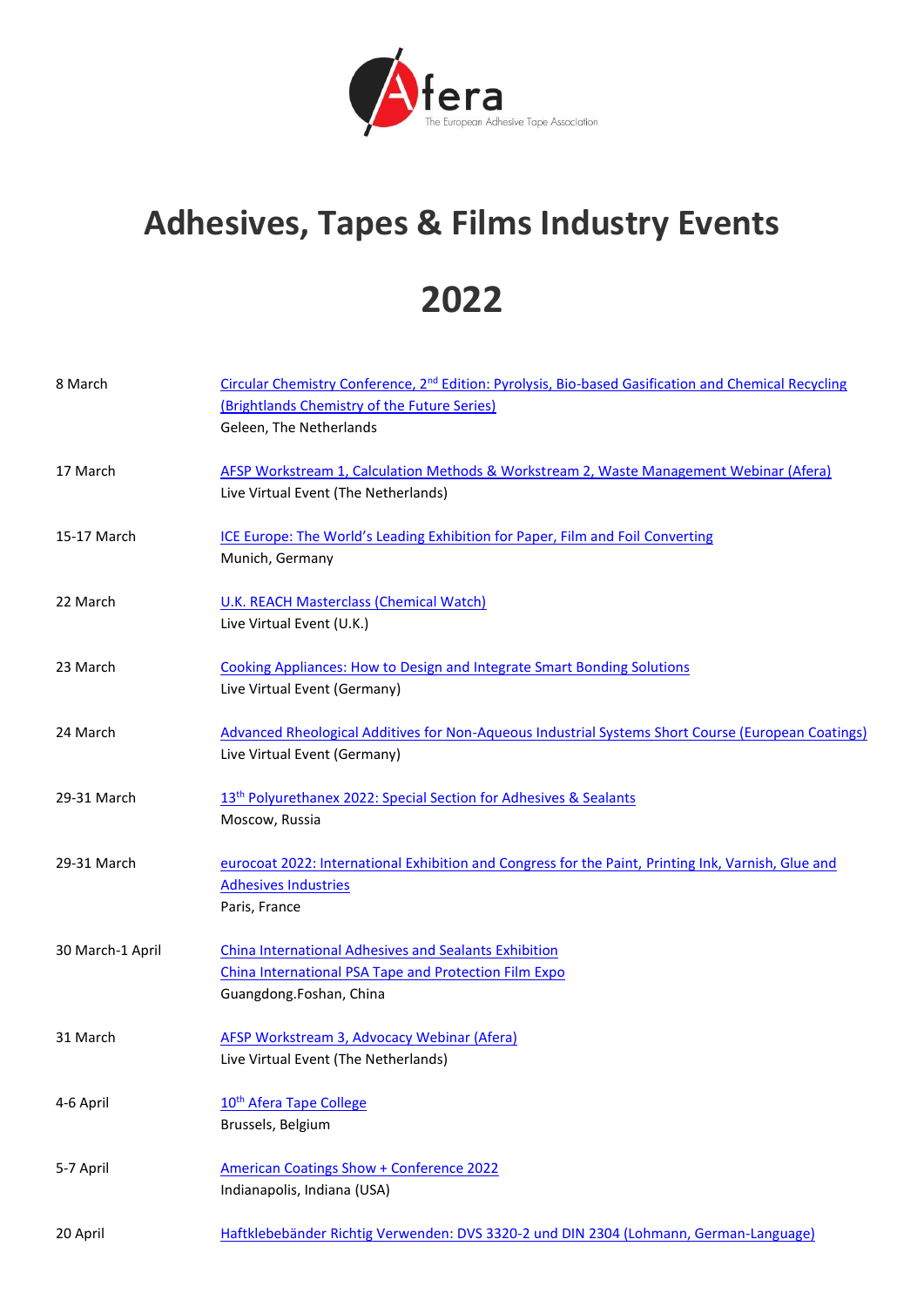Live Virtual Event (Germany)

| 25 April    | <b>AWA Pressure-Sensitive Label &amp; Liner Sustainability Seminar</b><br>Brussels, Belgium                                                        |
|-------------|----------------------------------------------------------------------------------------------------------------------------------------------------|
| 26 April    | Correct Use of PSAs: German Guideline DVS 3320-2 and DIN 2304 (Lohmann)<br>Live Virtual Event (Germany)                                            |
| 25-27 April | WAC 2022: World Adhesive & Sealant Conference (ASC - The Adhesive & Sealant Council)<br>Chicago, Illinois (USA)                                    |
| 25-26 April | 2022 Hot Melt Adhesives Short Course (ASC - The Adhesive & Sealant Council)<br>Chicago, Illinois (USA)                                             |
| 25-26 April | 2022 Emerging Leaders Workshop (ASC - The Adhesive & Sealant Council)<br>Chicago, Illinois (USA)                                                   |
| 26 April    | 2022 WAC EXPO (booth reservation ONLY) (ASC - The Adhesive & Sealant Council)<br>Chicago, Illinois (USA)                                           |
| 26-27 April | <b>Converters Expo</b><br>Green Bay, Wisconsin (USA)                                                                                               |
| 26-28 May   | PAINTINDIA 2022: Global Event for the Paints, Coatings, Inks, Construction Chemicals and Adhesives-<br><b>Sealants Industries</b><br>Mumbai, India |
| 26-29 April | Labelexpo Europe 2022<br>Brussels, Belgium                                                                                                         |
| $2-5$ May   | PSTC's Inaugural Tape Week<br>Lake Buena Vista, Florida (USA)                                                                                      |
| $2-3$ May   | PSTC Adhesives & Advanced Technologies of PSA Tape Course<br>Lake Buena Vista, Florida (USA)                                                       |
| $2-3$ May   | PSTC Fundamentals of PSA Tape Applications in Industry Verticals Course<br>Lake Buena Vista, Florida (USA)                                         |
| 3-6 May     | <b>IPACK-IMA 2022: Processing &amp; Packaging</b><br>Milan, Italy                                                                                  |
| 11 May      | Tips for the Selection and Application of PSAs (Lohmann)<br>Live Virtual Event (Germany)                                                           |
| 11-13 May   | 12 <sup>th</sup> International Conference on Wood Adhesives<br>Portland, Oregon (USA)                                                              |
| 1-3 June    | <b>FINAT European Label Forum 2022</b><br>Baveno, Italy                                                                                            |
| 7 June      | AWAVirtual <sup>™</sup> Mergers & Acquisitions Executive Forum<br>Live Virtual Event (U.S.A.)                                                      |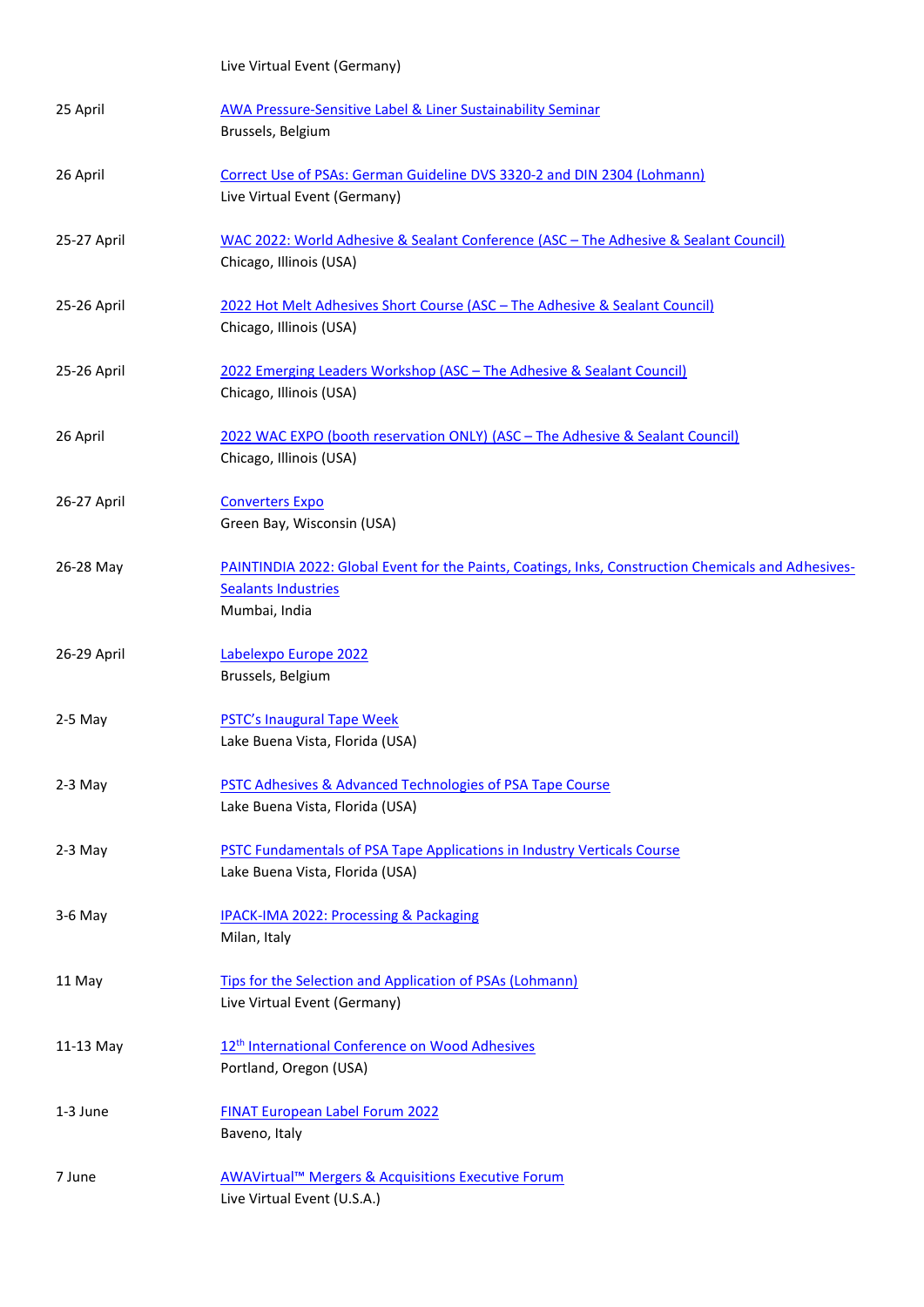| 13-15 June      | AWA Global Release Liner Industry Conference & Exhibition 2022<br>Barcelona, Spain                                                                                 |  |
|-----------------|--------------------------------------------------------------------------------------------------------------------------------------------------------------------|--|
| 22-23 June      | <b>Fraunhofer IFAM: Bremen Bonding Days</b>                                                                                                                        |  |
|                 | Bremen, Germany                                                                                                                                                    |  |
| 6 July          | Haftklebebänder Richtig Verwenden: DVS 3320-2 und DIN 2304 (Lohmann, German-Language)<br>Live Virtual Event (Germany)                                              |  |
| 13 July         | Correct Use of PSAs: German Guideline DVS 3320-2 and DIN 2304 (Lohmann)<br>Live Virtual Event (Germany)                                                            |  |
| 20 July         | Tips for the Selection and Application of PSAs (Lohmann)<br>Live Virtual Event (Germany)                                                                           |  |
| 27-28 July      | Managing Chemicals in the EU: What You Need to Know (Chemical Watch)<br>Live Virtual Event (U.K.)                                                                  |  |
| Q3              | <b>AWA South East Asia Release Liner Seminar, Bangkok</b><br>Bangkok, Thailand                                                                                     |  |
| 5-6 September   | <b>EU REACH for Chemical Compliance Professionals (Chemical Watch)</b><br>Live Virtual Event (U.K.)                                                                |  |
| 6-8 September   | <b>China International Adhesives and Sealants Exhibition</b><br>China International PSA Tape and Protection Film Expo<br>Shanghai, China                           |  |
| 11-12 September | <b>AWA Label Release Liner Industry Seminar 2022</b><br>Live Virtual Event (U.S.A.)                                                                                |  |
| 14-16 September | FEICA European Adhesive & Sealant Conference & EXPO 2022<br>Hamburg, Germany                                                                                       |  |
| 20 September    | Green Chemistry Conference: Chemical Process Electrification, Plasma and Clean Hydrogen<br>(Brightlands Chemistry of the Future Series)<br>Geleen, The Netherlands |  |
| 20-21 September | Preparing for Inspection under REACH and CLP (Chemical Watch)<br>Live Virtual Event (U.K.)                                                                         |  |
| 27-29 September | Fachpack 2022<br>Nuremberg, Germany                                                                                                                                |  |
| 28-29 September | Understanding the Content of SDSs/eSDSs (Chemical Watch)<br>Live Virtual Event (U.K.)                                                                              |  |
| 28-30 September | Afera 65 <sup>th</sup> Annual Conference<br>Valencia, Spain                                                                                                        |  |
| 28-30 September | CEPE Annual Conference & General Assembly 2022<br>Madrid, Spain                                                                                                    |  |
| 29 September    | 2 <sup>nd</sup> ISGATEC Industrial Adhesive Tapes Forum                                                                                                            |  |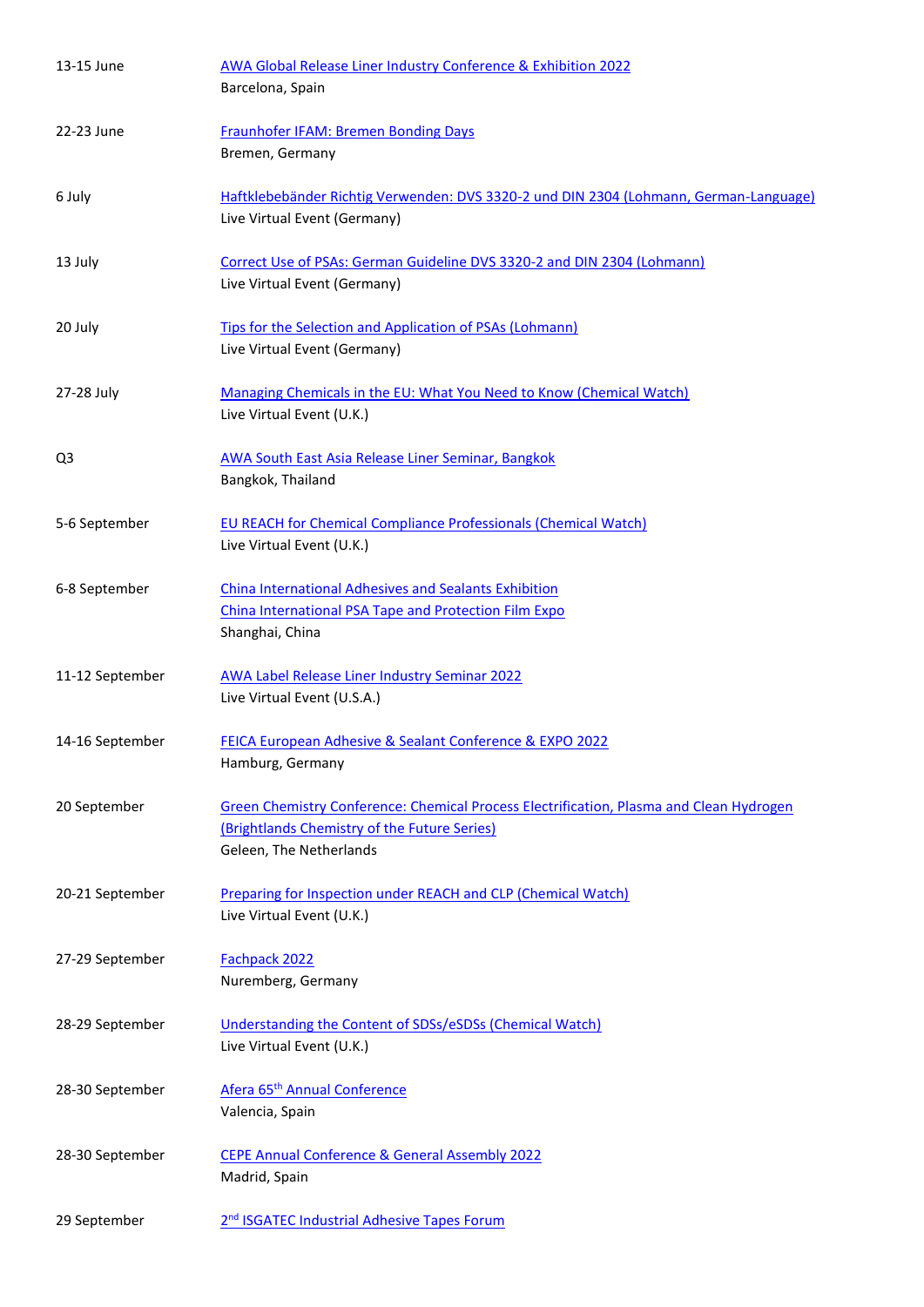|                  | Heidelberg, Germany                                                                                                                                                                                |
|------------------|----------------------------------------------------------------------------------------------------------------------------------------------------------------------------------------------------|
| 3-4 October      | Understanding the Content of SDSs/eSDSs (Chemical Watch)<br>Live Virtual Event (U.K.)                                                                                                              |
| 4-7 October      | 15 <sup>th</sup> Bondexpo: International Trade Fair for Bonding Technology<br>Stuttgart, Germany                                                                                                   |
| 17-19 October    | MKVS: 47 <sup>th</sup> Munich Adhesives & Finishing Symposium 2022: Hot Melts, Hot Melt PSAs, Extrudable<br><b>Films, Base Materials, Converting, Application</b><br>Hybrid Event, Munich, Germany |
| 23-26 October    | <b>PACK EXPO International</b><br>Chicago, Illinois (USA)                                                                                                                                          |
| 25-27 October    | 10 <sup>th</sup> Annual ASSEMBLY Show<br>Rosemont, Illinois (USA)                                                                                                                                  |
| October/November | AWA Label Release Liner Industry Seminar Brazil<br>Sao Paulo, Brazil (Invitation Only)                                                                                                             |
| 8-10 November    | <b>Adhesives &amp; Bonding Expo Europe 2022</b><br><b>Foam Expo Europe</b><br>Stuttgart, Germany                                                                                                   |
| 9-10 November    | <b>Plastics Recycling World Expo North America</b><br>Cleveland, Ohio (USA)                                                                                                                        |
|                  | 30 November-1 DecemberFastener Fair Italy 2022: 3rd International Exhibition for Fastener & Fixing Technology<br>Milan, Italy                                                                      |
| 5 December       | <b>AWA China Label Release Liner Industry Seminar</b><br>Shenzen, China                                                                                                                            |
| 5-7 December     | The Coatings Summit 2022<br>Miami, Florida (USA)                                                                                                                                                   |

## **2023**

| 9-11 February  | Labelexpo Southeast Asia 2023<br>Bangkok, Thailand                                                                                                                                       |
|----------------|------------------------------------------------------------------------------------------------------------------------------------------------------------------------------------------|
| 14-16 February | 7 <sup>th</sup> ICE USA: The Leading Event in the Americas for the Converting of Paper, Film, Foil, Nonwovens and<br><b>Other Flexible Web-Based Materials</b><br>Orlando, Florida (USA) |
| 21-23 March    | tff Europe: Tape & Functional Film Expo Europe<br>Amsterdam, The Netherlands                                                                                                             |
| 28-30 March    | European Coatings Show: Adhesives, Sealants, Construction Chemicals<br>Nuremberg, Germany                                                                                                |